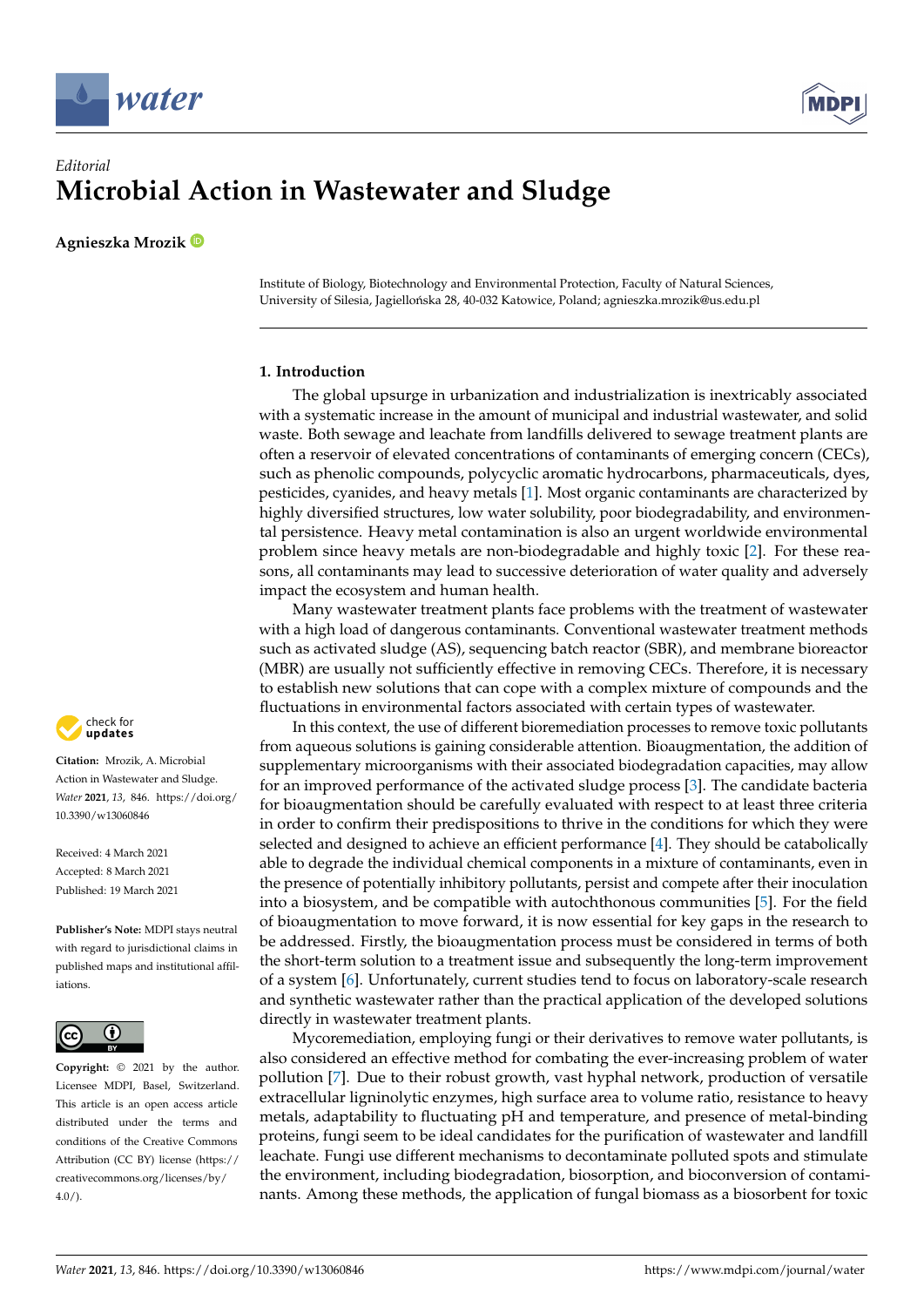metal remediation has gained particular interest because of its sufficient availability, rapid biosorption/desorption efficiency, and cost competitiveness [\[8\]](#page-3-7).

### **2. Overview of the Special Issue**

This Special Issue consists of five thematically related articles, focusing on various methods to increase the efficiency of pollutant removal from wastewaters and landfill leachates. Among them, two articles present the bioaugmentation potential of selected bacterial strains to improve the aerobic treatment of phenolic landfill leachate [\[9,](#page-3-8)[10\]](#page-3-9). The third article concerns the bioaugmentation of activated sludge with a bacterial consortium in order to remove selected non-steroidal anti-inflammatory drugs [\[11\]](#page-3-10), the fourth is a mycoremediation study of old and intermediate landfill leachates [\[12\]](#page-3-11), and the final review article indicates fungal biosorption as an eco-friendly, economical, and effective method for the removal of harmful pollutants from wastewater [\[13\]](#page-3-12).

Specifically, Michalska et al. [\[9\]](#page-3-8) underscored the importance of using a multifaceted approach for selecting suitable candidates to enhance the treatment of wastewater contaminated with phenolic landfill leachate. Moreover, they demonstrated that a genome-centric approach might be useful to complement biochemical tests to select the best strains for specific bioaugmentation. To evaluate the exploitation of ten bacterial strains isolated from various matrices for inoculating AS contaminated with leachate, their degradative potential was analyzed along with their aptitude to synthesize compounds improving the remediation of pollutants in wastewater and their ability to be incorporated into AS flocs. Based on the bacteria's capability to degrade aromatic compounds (primarily catechol, phenol, and cresols) at a concentration of 1 mg/mL and survive in 12.5% of the phenolic leachate, *Pseudomonas putida* OR45a and *P. putida* KB3 were finally chosen as the best candidates for bioaugmentation of the AS among all of the bacteria tested. Genomic analyses of these two strains revealed the genes encoding enzymes related to the metabolism of aromatic compounds. Additionally, both microorganisms exhibited a high hydrophobic propensity and an ability to produce biosurfactants as well as high resistance to ammonium and heavy metals (especially chromium). Moreover, they exhibited a positive influence on the activated sludge's structure and settleability. These properties enable the exploitation of both bacterial strains in the bioremediation of AS contaminated with phenolic leachate.

In another work by Michalska et al. [\[10\]](#page-3-9), a bioaugmentation approach was successfully applied in SBRs fed with phenolic landfill leachate by inoculation of AS with two newly isolated *Pseudomonas putida* OR45a and *Pseudomonas putida* KB3 strains. According to the results, the SBRs bioaugmented with *Pseudomonas* strains withstood increasing concentrations of the leachate, which was reflected in the high removal efficiency of the chemical oxygen demand (COD), ammonia nitrogen, and phenolic compounds as compared to the non-inoculated SBR. Simultaneously, the bioaugmentation of the AS allowed the maintenance of high enzymatic activity of dehydrogenases, non-specific esterases, and catalase in this ecosystem, which contributed to a higher functional capacity of indigenous microorganisms than in the non-bioaugmented AS. The stress level experienced by the microorganisms in the SBRs fed with leachate, computed by cellular adenosine triphosphate (ATP) measurements, showed that the abundance of exogenous *Pseudomonas* strains in the bioreactors contributed to a reduction in effluent toxicity, which was reflected by a decrease in the stress biomass index as compared to the non-bioaugmented AS. This research also emphasizes the successful combination of standard operational parameters with simple and accurate methods (e.g., analyses of the ATP concentration, microbial metabolic activity, and functional potential) instead of focusing on expensive genetic analyses of microbial community structure, as this combination provides early warnings of the performance status of the AS and sewage plant.

Zur et al.  $[11]$  $[11]$  also attempted to evaluate the impact of successive bioaugmentation of AS with a defined bacterial consortium consisting of three pharmaceutical-degrading strains, *Bacillus thuringiensis* B1 (2015b), *Stenotrophomonas maltophilia* KB2, and *Pseudomonas moorei* KB4, on the activity and functional capacity of AS microorganisms exposed to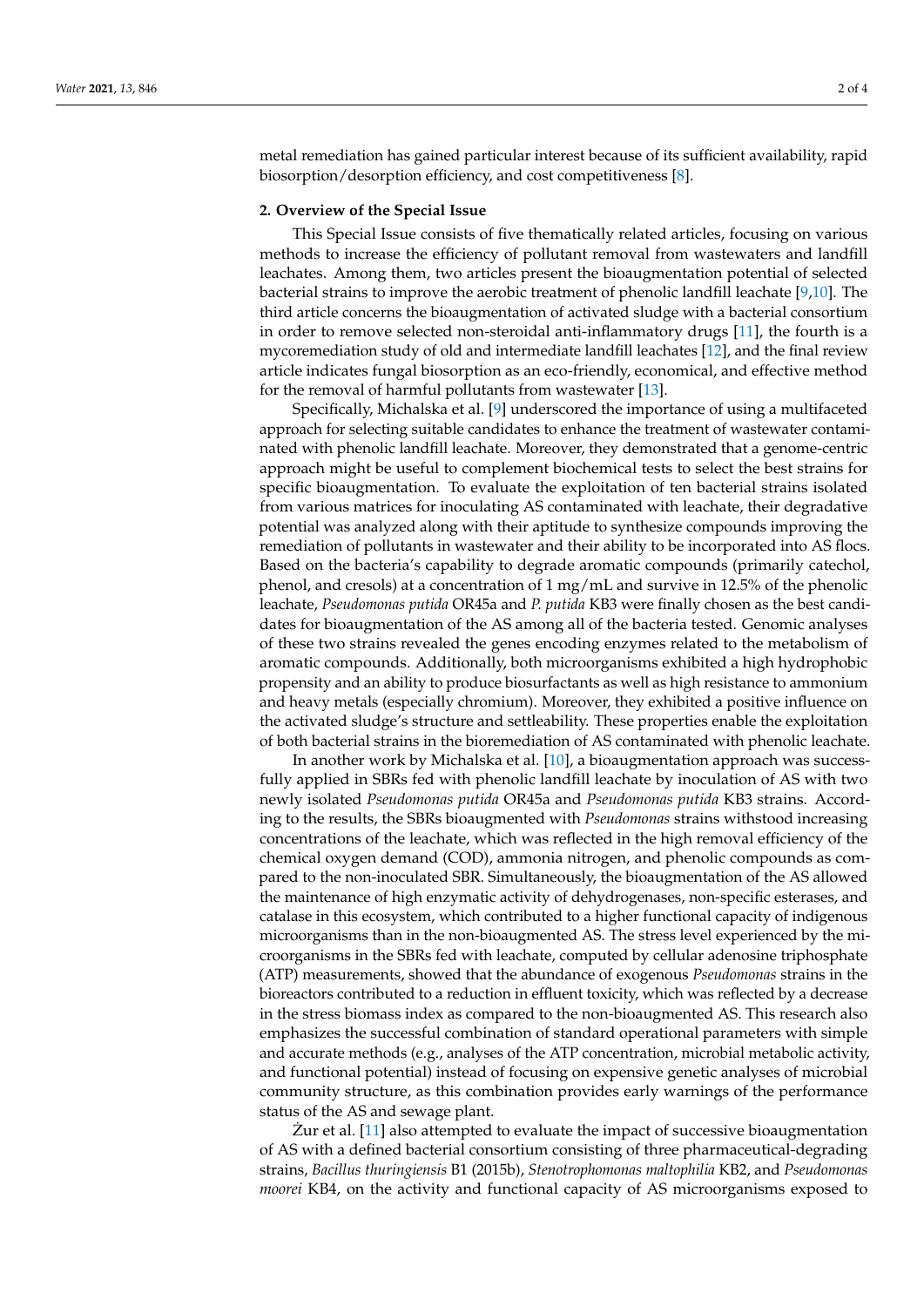low concentrations of ibuprofen, naproxen, diclofenac, and paracetamol. Although the addition of the bacterial consortium into the AS did not cause any significant changes in the biomass abundance and metabolic activity of the AS microorganisms, the successive bioaugmentation of the AS caused a slight increase in the metabolic diversity, intensity of carbohydrate usage, and metabolic richness. Microorganisms in the bioaugmented and non-bioaugmented AS were able to degrade the mixture of the analyzed drugs with similar efficiency; however, diclofenac was removed more effectively in the bioaugmented AS. Throughout the experiment, the authors identified a few key secondary metabolites, including hydroxylated derivatives of ibuprofen and diclofenac. The novelty of this work also relates to the isolation and identification of two new bacterial strains *Serratia proteamaculans* AS4 and *Rahnella bruchi* AS7, able to degrade almost 0.5 mg/L of diclofenac, which definitely exceeds the detected environmental concentrations of this drug.

In the next study by Siracusa et al. [\[12\]](#page-3-11), mycoremediation of old and intermediate landfill leachate with the Ascomycete fungal strain *Lambertella* sp. was used to remove organic pollutants and toxic compounds. The experiment performed in batch test flasks under co-metabolic conditions, with two different old landfill leachates with suspended and immobilized *Lambertella* sp. biomass, resulted in a high level of soluble COD depletion. By comparison, intermediate landfill leachate treated in lab-scale reactors operating under continuous conditions for three months, inoculated with immobilized *Lambertella* sp. biomass, without co-substrates, caused almost total removal of total organic carbon. The myco-based process also reduced the clastogenic effects of the organic fraction of the treated leachates, indicating that *Lambertella* sp. may be a very promising candidate for the treatment of mature leachates. The authors indicate a non-specific mechanism of depletion for *Lambertella* sp., which might be related to the production of extracellular laccases.

The great potential of fungal pellets to remove dangerous water pollutants is extensively presented and discussed in the article by Legorreta-Castañeda et al. [\[13\]](#page-3-12). In this review, knowledge of the biosorption capacity of fungal pellets towards phenolic compounds, dyes, humic substances, pesticides, pharmaceuticals, and heavy metals, after a short presentation of the pollutants considered, was synthesized. The biosorption performance of fungal pellets is attracting growing attention since they offer process advantages over the culture of dispersing mycelia, such as enhanced biomass separation and high resilience under harsh environmental conditions. Finally, after careful recognition of the adsorption capacity of pellets, their removal efficiency, and the operational conditions, the authors emphasized that the biosorption of complex mixtures of pollutants should be explored more than that of individual chemicals, as well as recommending that more studies should be done with real wastewater and at pilot scale and large scale. It is also important to develop the post-treatment of fungal biomass after treatment of water pollutants.

#### **3. Conclusions**

This Special Issue provides valuable results and new views on the topic of pollutant removal from wastewater and landfill leachate based on various remediation approaches and literature data, including important key challenges and limitations. The novelties worth emphasizing are: the proposition of ideal candidates for bioaugmentation of activated sludge fed with phenolic leachate; the isolation and identification of new diclofenacdegrading strains; the first use of active biomass and stress biomass indices to assess the impact of leachate and bioaugmentation on AS performance; the use of Ascomycete *Lambertella* sp. in the depletion of the recalcitrant to biodegradation loads of intermediate and old leachate; as well as an interesting presentation of scientific views on pollutant biosorption using fungal pellets. All authors also emphasized the need for further research and indicated future study directions.

**Funding:** This editorial received no external funding.

**Data Availability Statement:** Data sharing not applicable.